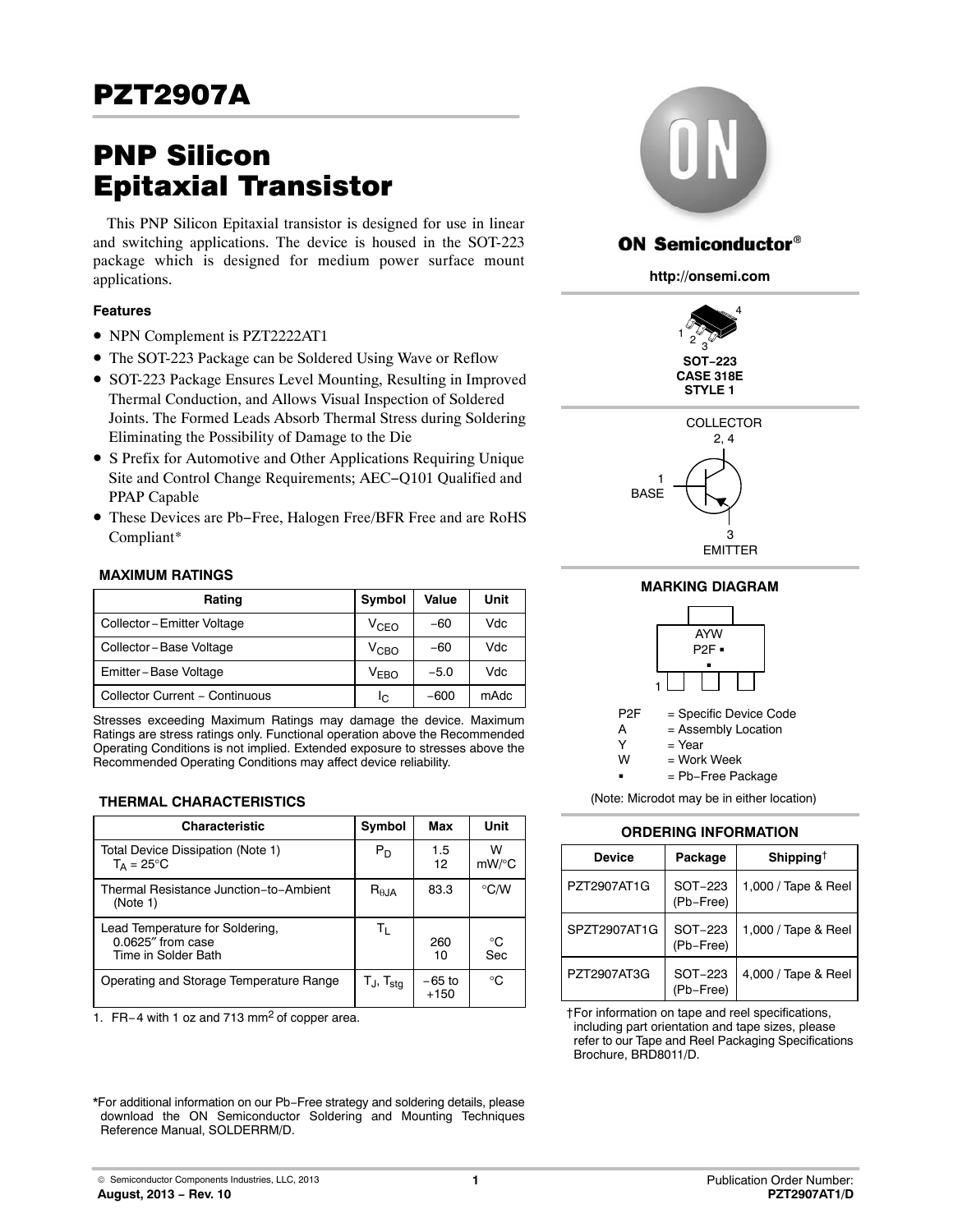# **ELECTRICAL CHARACTERISTICS** (T<sub>A</sub> = 25°C unless otherwise noted)

| <b>Characteristic</b>                                                                                                                                                                                                                                                                                                           | Symbol                                                                    | Min           | Typ                           | Max               | Unit             |            |
|---------------------------------------------------------------------------------------------------------------------------------------------------------------------------------------------------------------------------------------------------------------------------------------------------------------------------------|---------------------------------------------------------------------------|---------------|-------------------------------|-------------------|------------------|------------|
| <b>OFF CHARACTERISTICS</b>                                                                                                                                                                                                                                                                                                      |                                                                           |               |                               |                   |                  |            |
| Collector-Base Breakdown Voltage<br>$(I_C = -10 \mu A d c, I_E = 0)$                                                                                                                                                                                                                                                            | $V_{(BR)CBO}$                                                             | $-60$         |                               | ÷,                | Vdc              |            |
| Collector-Emitter Breakdown Voltage<br>$(I_C = 10 \text{ m}$ Adc, $I_R = 0$ )                                                                                                                                                                                                                                                   | $V_{(BR)CEO}$                                                             | $-60$         |                               | $\equiv$          | Vdc              |            |
| Emitter-Base Breakdown Voltage<br>$(I_E = -10 \mu A d c, I_C = 0)$                                                                                                                                                                                                                                                              |                                                                           | $V_{(BR)EBO}$ | $-5.0$                        |                   |                  | Vdc        |
| Collector-Base Cutoff Current<br>$(V_{CB} = -50$ Vdc, $I_E = 0)$                                                                                                                                                                                                                                                                |                                                                           | <b>I</b> CBO  | $\equiv$                      |                   | $-10$            | nAdc       |
| Collector-Emitter Cutoff Current<br>$(V_{CE} = -30$ Vdc, $V_{BE} = 0.5$ Vdc)                                                                                                                                                                                                                                                    |                                                                           | $I_{CEX}$     |                               | -                 | $-50$            | nAdc       |
| <b>Base-Emitter Cutoff Current</b><br>$(V_{CE} = -30$ Vdc, $V_{BE} = -0.5$ Vdc)                                                                                                                                                                                                                                                 |                                                                           | $I_{BEX}$     |                               |                   | $-50$            | nAdc       |
| <b>ON CHARACTERISTICS (Note 2)</b>                                                                                                                                                                                                                                                                                              |                                                                           |               |                               |                   |                  |            |
| DC Current Gain<br>$(I_C = -0.1 \text{ m}$ Adc, $V_{CF} = -10 \text{ V}$ dc)<br>$(I_C = -1.0 \text{ m}$ Adc, $V_{CE} = -10 \text{ V}$ dc)<br>$(I_C = -10 \text{ m}$ Adc, $V_{CF} = -10 \text{ V}$ dc)<br>$(I_C = -150 \text{ m}$ Adc, $V_{CE} = -10 \text{ V}$ dc)<br>$(I_C = -500 \text{ m}$ Adc, $V_{CE} = -10 \text{ V}$ dc) |                                                                           | $h_{FE}$      | 75<br>100<br>100<br>100<br>50 |                   | $\equiv$<br>300  |            |
| <b>Collector-Emitter Saturation Voltages</b><br>$(I_C = -150 \text{ m}$ Adc, $I_B = -15 \text{ m}$ Adc)<br>$(l_C = -500 \text{ m}$ Adc, $l_B = -50 \text{ m}$ Adc)                                                                                                                                                              |                                                                           | $V_{CE(sat)}$ |                               |                   | $-0.4$<br>$-1.6$ | Vdc        |
| <b>Base-Emitter Saturation Voltages</b><br>$(I_C = -150 \text{ m}$ Adc, $I_B = -15 \text{ m}$ Adc)<br>$(l_C = -500 \text{ m}$ Adc, $l_B = -50 \text{ m}$ Adc)                                                                                                                                                                   |                                                                           | $V_{BE(sat)}$ |                               |                   | $-1.3$<br>$-2.6$ | Vdc        |
| <b>DYNAMIC CHARACTERISTICS</b>                                                                                                                                                                                                                                                                                                  |                                                                           |               |                               |                   |                  |            |
| Current-Gain - Bandwidth Product<br>$(I_C = -50 \text{ m}$ Adc, $V_{CE} = -20 \text{ V}$ dc, f = 100 MHz)                                                                                                                                                                                                                       |                                                                           | $f_T$         | 200                           |                   | $\equiv$         | <b>MHz</b> |
| <b>Output Capacitance</b><br>$(V_{CB} = -10$ Vdc, $I_E = 0$ , f = 1.0 MHz)                                                                                                                                                                                                                                                      | $\mathrm{C_{c}}$                                                          |               |                               | 8.0               | рF               |            |
| Input Capacitance<br>$(V_{EB} = -2.0$ Vdc, $I_C = 0$ , f = 1.0 MHz)                                                                                                                                                                                                                                                             | $C_{e}$                                                                   | $\equiv$      | $\qquad \qquad -$             | 30                | pF               |            |
| <b>SWITCHING TIMES</b>                                                                                                                                                                                                                                                                                                          |                                                                           |               |                               |                   |                  |            |
| Turn-On Time                                                                                                                                                                                                                                                                                                                    |                                                                           | $t_{on}$      | $\equiv$                      |                   | 45               | ns         |
| Delay Time                                                                                                                                                                                                                                                                                                                      | $(V_{CC} = -30$ Vdc, $I_C = -150$ mAdc,<br>$I_{B1} = -15$ mAdc)           | $t_{d}$       | $\equiv$                      |                   | 10               |            |
| <b>Rise Time</b>                                                                                                                                                                                                                                                                                                                |                                                                           | t,            | $\qquad \qquad -$             |                   | 40               |            |
| Turn-Off Time                                                                                                                                                                                                                                                                                                                   |                                                                           | $t_{off}$     | $\overline{\phantom{a}}$      | $\qquad \qquad -$ | 100              | ns         |
| Storage Time                                                                                                                                                                                                                                                                                                                    | $(V_{CC} = -6.0$ Vdc, $I_C = -150$ mAdc,<br>$I_{B1} = I_{B2} = -15$ mAdc) | $t_{\rm s}$   | $\equiv$                      |                   | 80               |            |
| <b>Fall Time</b>                                                                                                                                                                                                                                                                                                                |                                                                           | tғ            | $\equiv$                      | $\equiv$          | 30               |            |

2. Pulse Test: Pulse Width  $\leq 300$  µs, Duty Cycle  $\leq 2.0\%$ .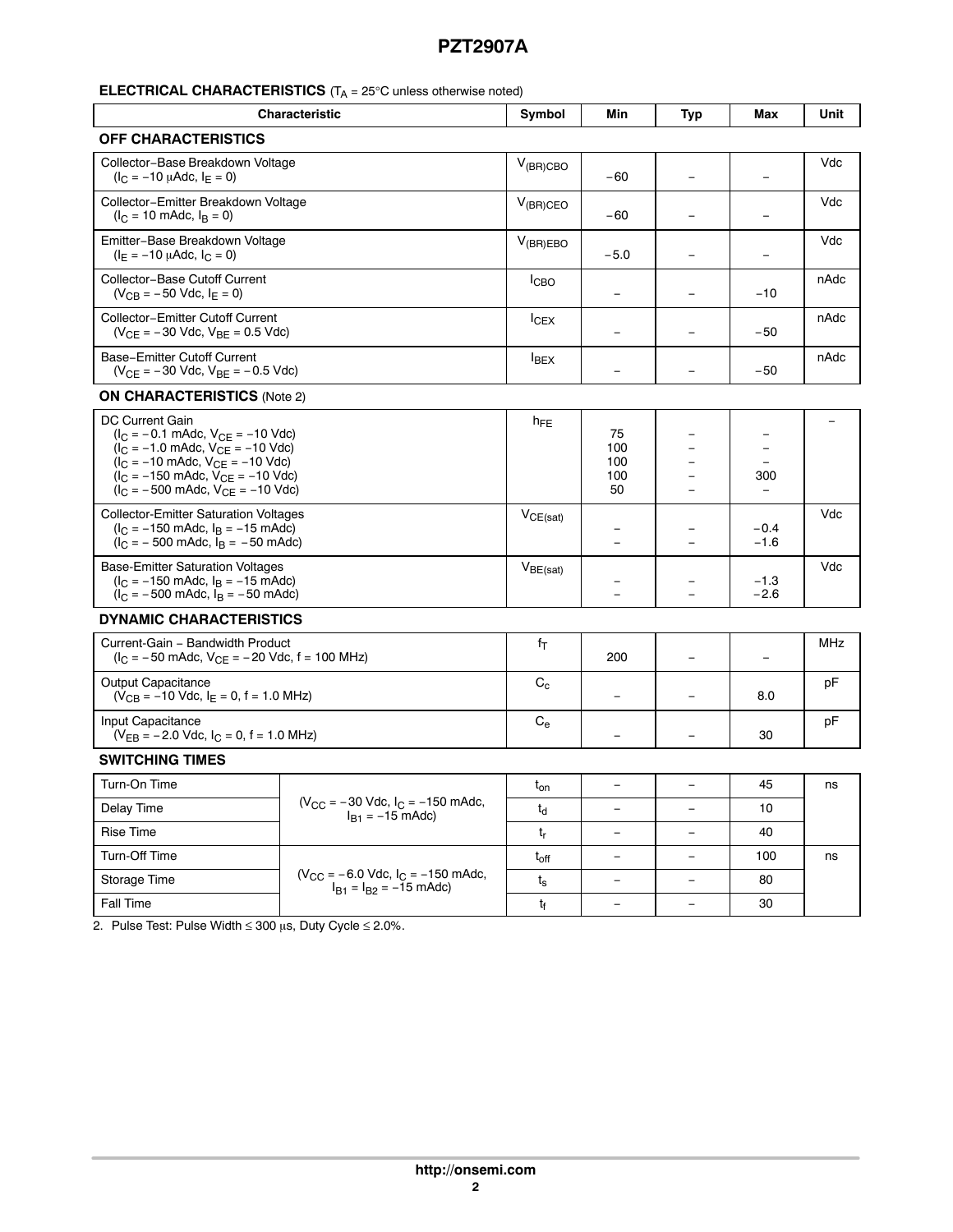